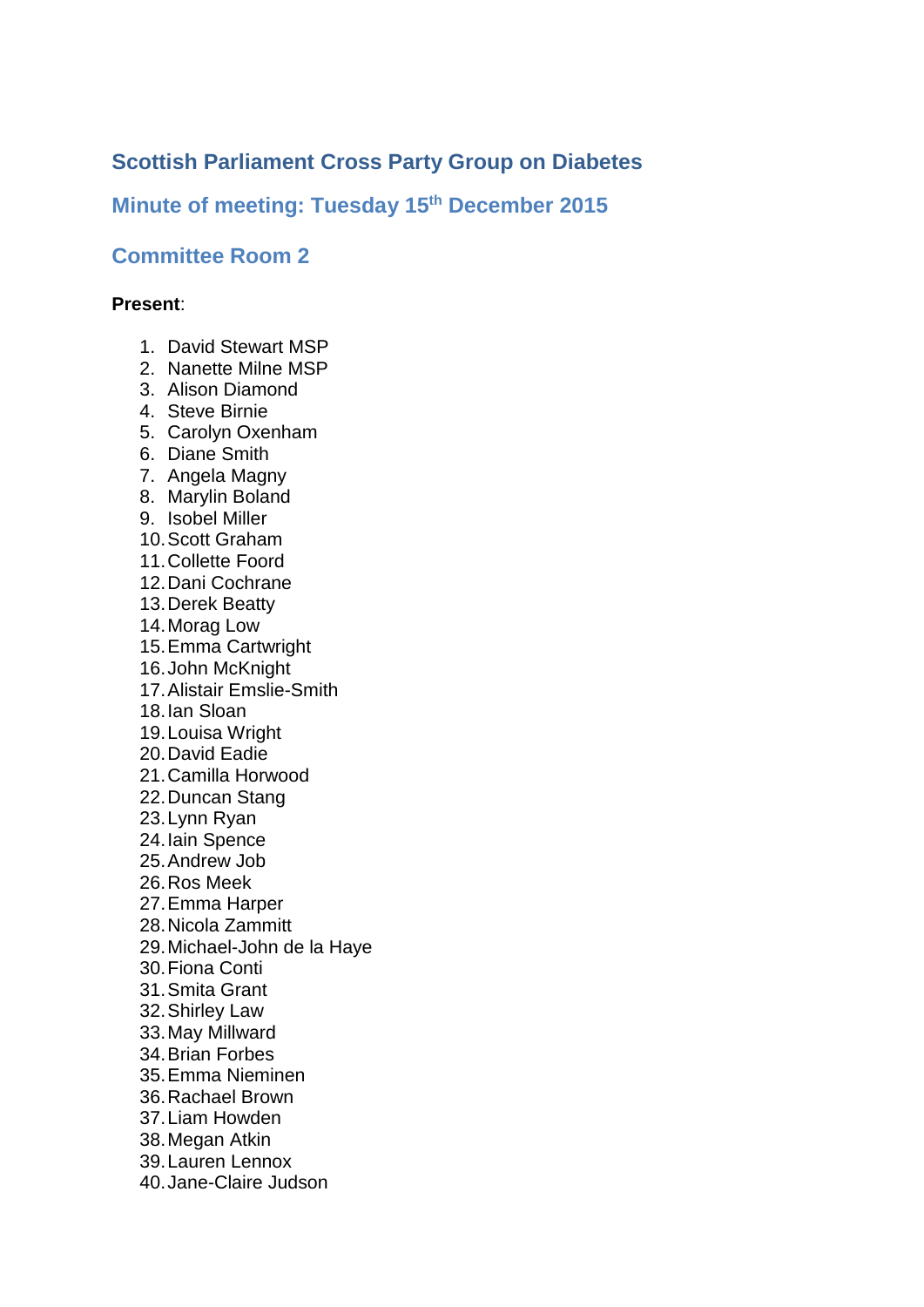41.Rupert Pigot 42.Ryan McFadden 43.Gavin Thomson 44.Linda McGlynn 45.Chris Kelly 46.Seonaid Morrison

### **1. Welcome**

David Stewart MSP (DS) welcomed everyone to the meeting.

#### **2. Minutes**

The minutes of the previous meeting on 9<sup>th</sup> September, were amended by Steve Birnie (SB) and subsequently approved by the group.

#### **3. Presentation**

Dr Chris Kelly, Chair of Diabetes Education Scotland and Consultant Physician at Forth Valley Royal Infirmary presented on the state of diabetes education in Scotland. Seonaid Morrison, Diabetes Specialist Nurse, Argyll and Bute presented on structured education for diabetes in Argyll and Bute.

Both presentations attached.

#### **4. Discussion**

Linda McGlynn (LMcG) commented that there has been a movement from quality assured education to more locally devised programmes and asked where the drive is coming from?

Chris Kelly (CK) relied that this was not a move away by a number of health boards from Dafne and X-pert, as they were still in place Nine out of ten of the Health Board's programmes have been through the criteria for quality assurance and the others were awaiting approval. Dafne is one method but that there are different patient needs, so there are many different ways of delivering diabetes education. The issue is that there is no dedicated budget for diabetes education, it sits within Health Board's block for diabetes care, though the outcomes show it should be given direct funding.

Isobel Millar (IM) was glad to see the Word Cloud (in the presentation) but asked concerning the feedback from people with Type 2 diabetes? Health care professionals fear/think that group education is not what people enjoy. The key is that if you have any condition you feel isolated.

Alistair Emslie-Smith (AES) stepped in to say that investing now saves money down the line. It is heard at a Health Board level to do things like this and asked what can be done by government to change this?

CK commented that this too is the answer he would like, it is about funding.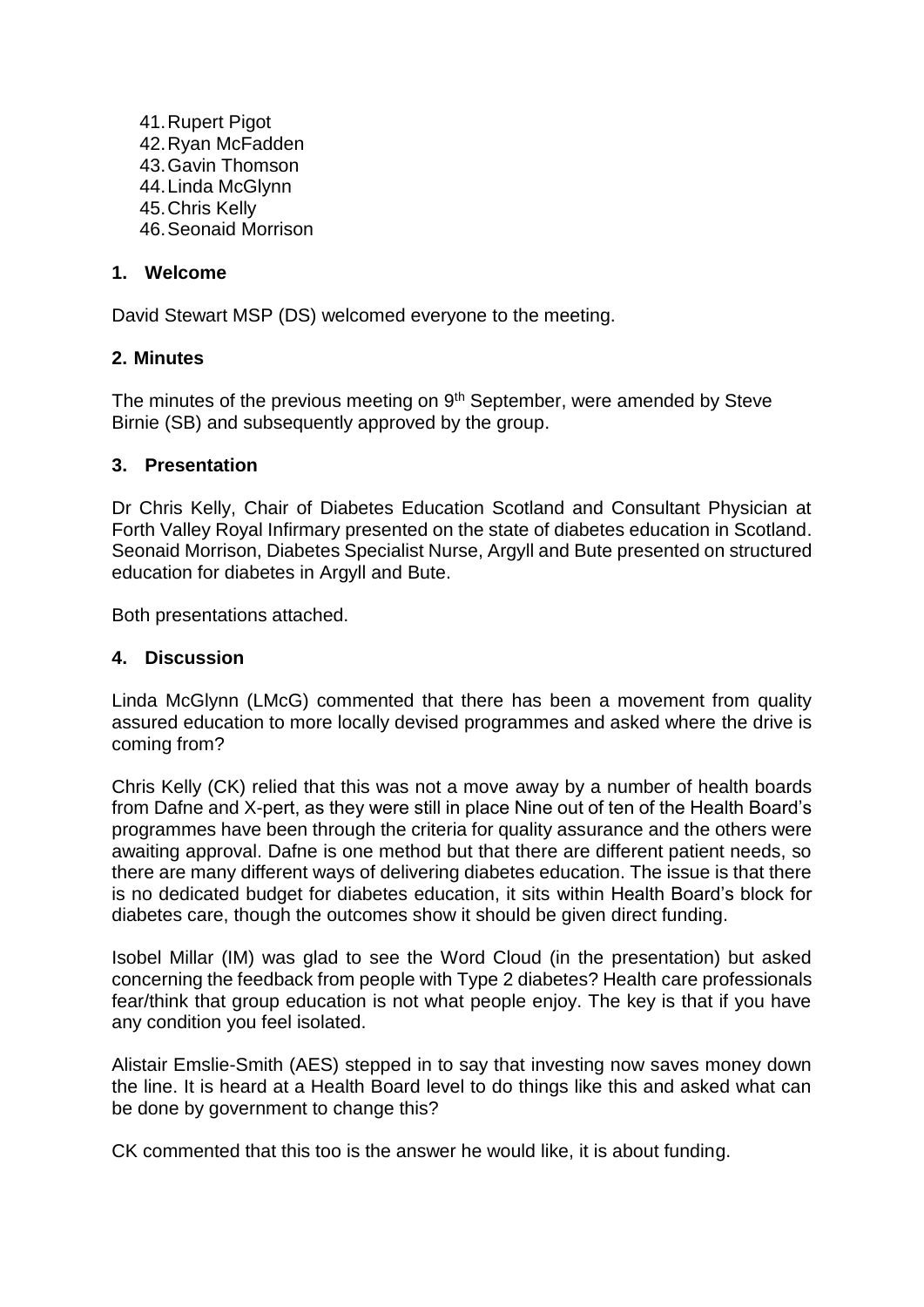Professor John McKnight (JMcK) gave a big thanks you to CK and the work of the Diabetes Education Group. He replied that we need to this into the measurement framework. Examine this into SCI Diabetes and it will be a similar issue to insulin pumps and Continuous Glucose Monitoring (CGM), the benefit will be present in the figures.

Paula Collings (PC) raised the issue that a lot has been said on the newly diagnosed education but that this is missing a big whole of people who have missed education.

CK replied that there are two computer systems associated with diabetes. If you get associated with one level you automatically get put one way.

JMcK also pointed out that Health Boards hold an annual patient conference on diabetes with lots of education information to appeal to the 29,000 people in Lothian Health Board, 100 patients come and it will be the people who are already engaged in the system. How do we get the rest to want to get education? We need to create the environment.

CK agreed with this and pointed out that there is a lot of information on the Diabetes UK website.

Jane-Claire Judson (JCJ) said that Diabetes Scotland had figures which showed that of the 17, 260 newly diagnosed who could use education only 2,044 received it. Much like insulin pumps we do not have them as they're not interested. There is a story that needs to be explained, we get the same people along, it needs a new pitch. The words "structured education" is not working.

Seonaid Morrison (SM) raised the issue of the vast geographical area that is Argyll and Bute, there are 90,000 people and 4,000 have diabetes. Education to selfmanagement is on a day to day basis. Oban had structured education, the same for every patient. It was HEDI, based on the BERTIE model and was one day per week over four weeks.

Iain Spence (IS) asked SM where the budget for diabetes education comes from in the case that she was talking about?

SM replied that it was from the Change Fund, there was two years funding and following that we will be able to come back and present a compelling case for its support.

Jeff Foot (JF) referenced CK about GPs and referring for diabetes education and asked about what grounds they had for refusing.

SM was not sure why.

CK the project with Diabetes Scotland will change this. There was also a pilot to show that you can have the biggest success in the hardest to reach groups.

AES to clarify it was primary care that was referenced earlier not just GPs.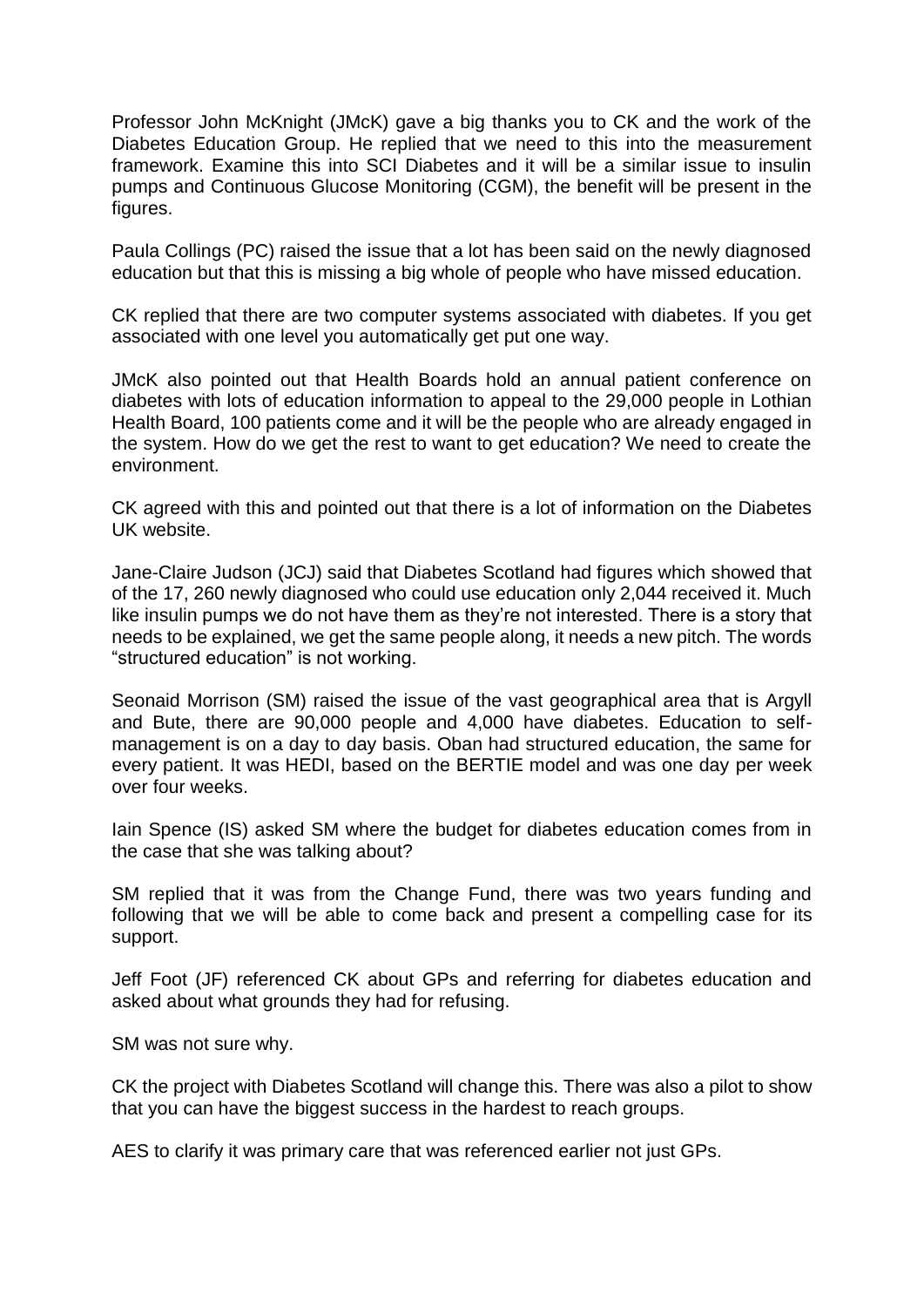May Millward (MM) conveyed her congratulation to both presenters saying it was clear that a passion and commitment had driven this and asked where does SM take the sessions and how are they evaluated?

SM explained that there is a database evaluator.

Gavin Thomson (GT) asked SM how to do you encourage people to attend the sessions?

SM replied that going to GP surgeries and practice nurses, they give a letter from me (SM), everybody who comes through the system gets this letter.

LMcG asked what is the selection process?

SM answered that we take anybody. As the classes are small we can take newly diagnosed and people that have had diabetes for 10 years.

LMcG conveyed that the Lochgilped group wanted to express their thanks as it has improved their confidence.

JF wanted to know how we promote physical activity?

Shirley Law (SL) answered that it is an important part of DESMOND and is promoted.

SM also replied that it is certainly promoted.

JF added, how is this being joined up?

CK pointed out that there is an organisation called Team BG that organises running courses, they work with the Institute of Sport.

DS pointed out that all the political parties are currently writing their Scottish Parliament manifestos and that the parties need to keep in mind how to link these things together from Scottish Government and Scottish Parliament. The example of a sugar tax in Chile, they took very obvious health warnings from cereals. The key issue is where the tax goes? Diabetes Scotland wants it to go on preventable health issues and encouraging more people to take exercise.

MM explained what the West Lothian Diabetes Group has been doing. There are two groups running once a week to get people into exercise. This achieved funding from the Robertson Trust and other small funding agencies.

JCJ explained that people don't always have their BMI recorded, this is a problem. There are also problems with health care professionals talking about people's weight. There is no clear pathway, if we are to go for physical exercise and education is then a part. This is an opportunity, especially with the election coming up and the chance to raise this.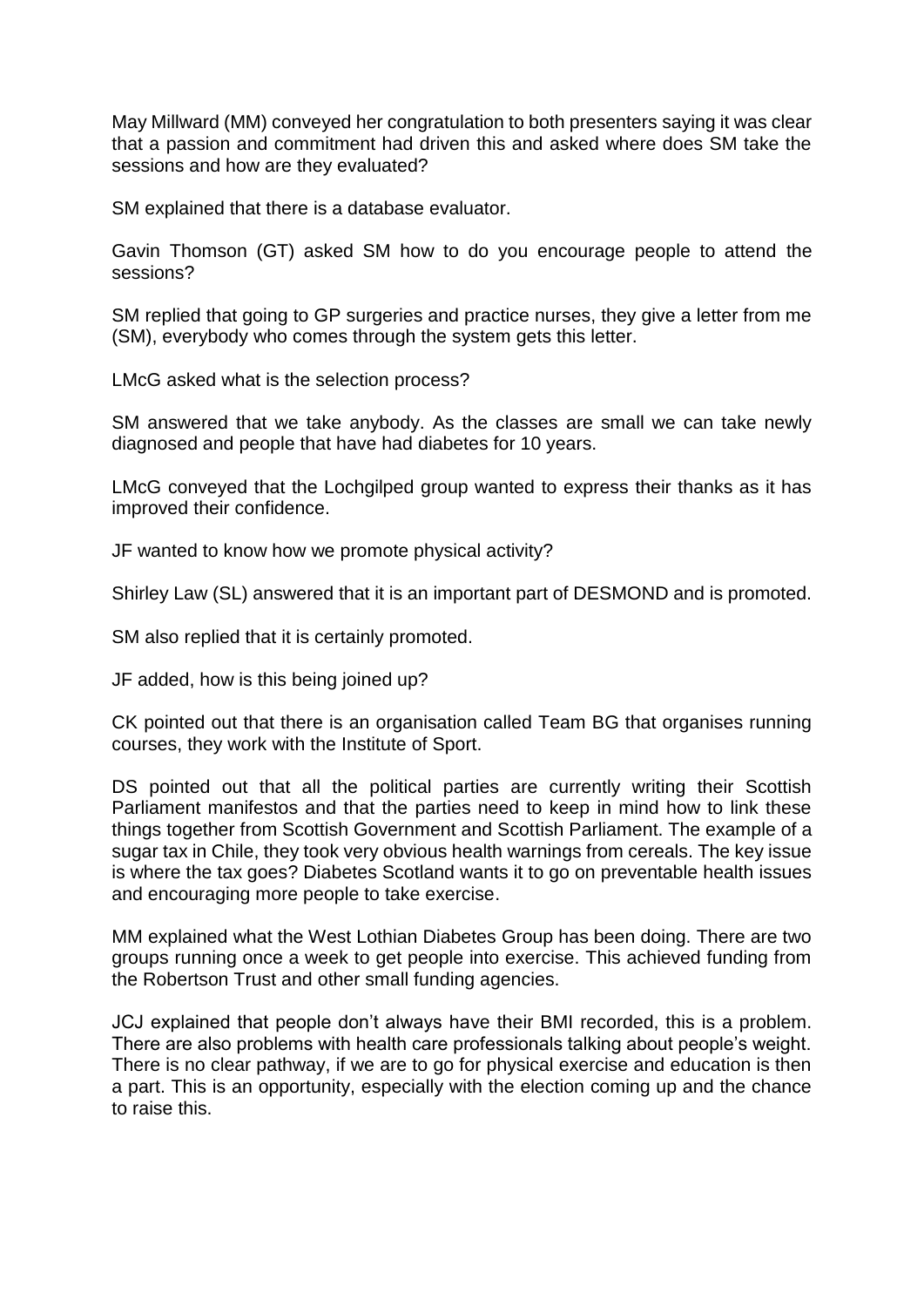SL said that for NHS Lothian this is a myth as everyone can access a weight management programme. It is very high on the list of what is discussed with a patient as opposed to the treatment package.

SM echoed this saying it was similar in Argyll and Bute, there is cross working and we promote healthy options.

AES added that in Tayside there is structured education for people with low graded feet.

DS asked about pump distribution figures in Health Board areas and why can things not be improved in delivering across all boards.

AES life style plays a bit part, in Tayside 17% of diabetes patients' smoke. This has not gone down over 8 years and is the single biggest decision affecting diabetes.

DS mentioned the World Diabetes Congress in Vancouver, 67 politicians from 67 different countries had similar issues to expand upon.

JF raised the use of online forums as a powerful way to overcome issues of rurality and the problem of not wanting to do diabetes education in a group.

JCJ is a self-proclaimed "lurker" on diabetes message boards and forums and wondered how do we engage health care professionals and these groups? How do we mine this information in an appropriate manner?

DS was concerned that discrimination in diabetes needs to look to the future, there was real discrimination but things have improved through better understanding.

Duncan Stang (DSt) wanted to talk about feet. We have talked about diabetes as a self-controlling condition. We need to invest further than back to try and prevent and bolster the prevention strategy. This should include a screening programme of high risk over 45 year olds following the UK screening council.

LMcG asked why do we not have an "opt in" system for structured education?

DSt agreed that this was a sensible solution.

CK added that everyone who had completed a structured education course said that all other people with diabetes should do this.

DSt pointed out that it should not be called structured education but your guide to living longer!

AES urged caution and said that it is very hard for practice nurses.

JCJ proposed a joint Diabetes Scotland and Diabetes Education Advisory Group campaign similar to the joint Diabetes Scotland and Greater Glasgow and Clyde Health Board smoking cessation campaign. There must be a Human Rights aspect included – a right to education.